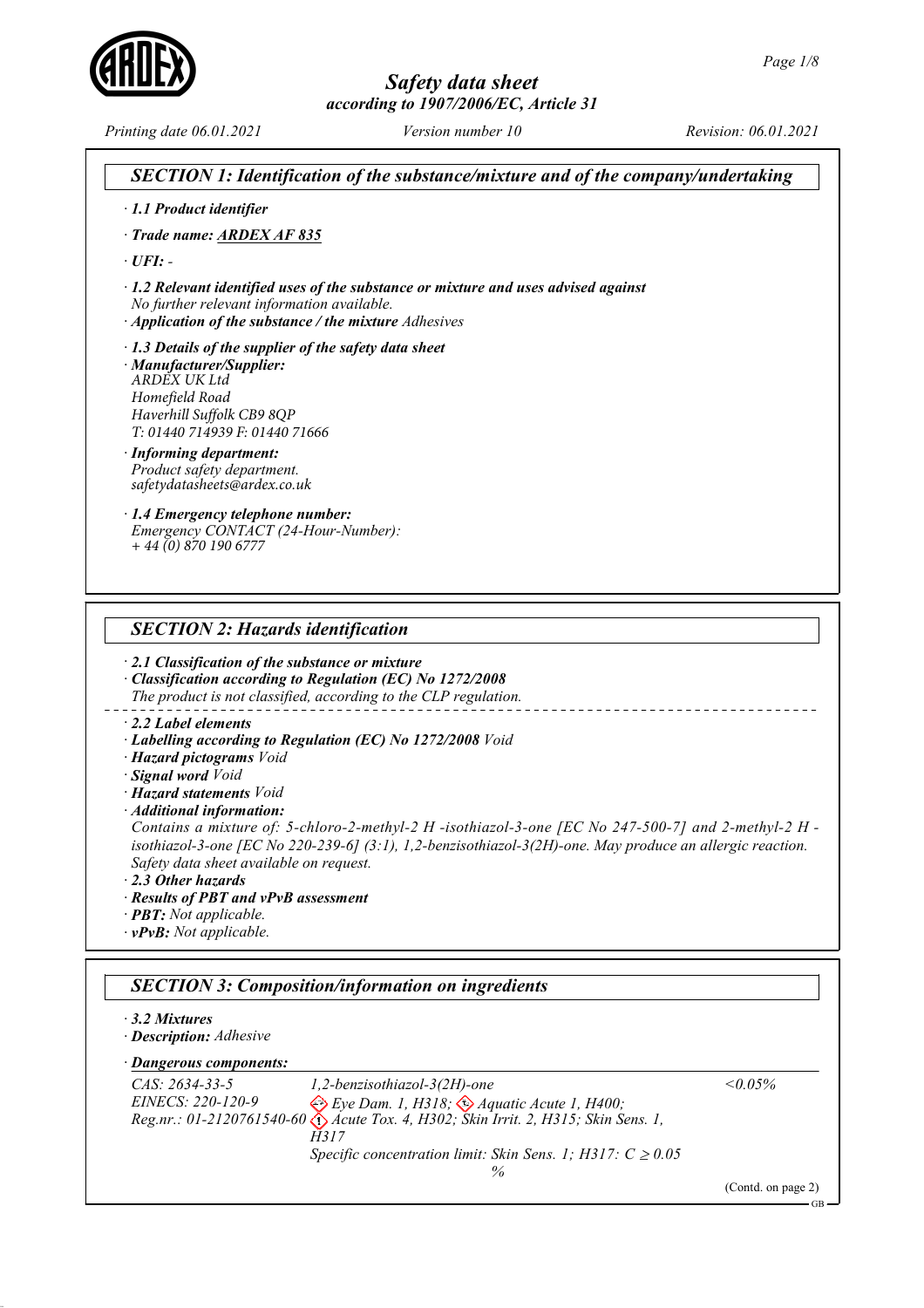Printing date 06.01.2021 Version number 10 Revision: 06.01.2021

(Contd. of page 1)

Trade name: ARDEX AF 835

CAS: 55965-84-9 EC number: 611-341-5 a mixture of: 5-chloro-2-methyl-2 H -isothiazol-3-one [EC ≥0.00025–<0.0015% No 247-500-7] and 2-methyl-2 H -isothiazol-3-one [EC No 220-239-6] (3:1) Acute Tox. 3, H301; Acute Tox. 2, H310; Acute Tox. 2,  $\tilde{H}$ 330;  $\Leftrightarrow$  Skin Corr. 1C, H314; Eye Dam. 1, H318; Aquatic Acute 1, H400 (M=100); Aquatic Chronic 1,  $\hat{H}410 \ (M=100)$ ;  $\langle \cdot \rangle$  Skin Sens. 1A, H317 Specific concentration limits: Skin Corr. 1C; H314:  $C \ge 0.6 \%$ Skin Irrit. 2; H315: 0.06 %  $\leq C$  < 0.6 % Eye Dam. 1; H318:  $C \ge 0.6 \%$ Eye Irrit. 2; H319: 0.06 %  $\leq C$  < 0.6 % Skin Sens. 1A; H317:  $C \ge 0.0015 \%$ 

· Additional information For the wording of the listed hazard phrases refer to section 16.

# SECTION 4: First aid measures

· 4.1 Description of first aid measures

- · After inhalation Supply fresh air; consult doctor in case of complaints.
- · After skin contact Immediately wash with water and soap and rinse thoroughly.
- · After eye contact

Rinse opened eye for several minutes under running water. If symptoms persist, consult a doctor.

- · After swallowing Do not induce vomiting; call for medical help immediately.
- · 4.2 Most important symptoms and effects, both acute and delayed No further relevant information available.
- · 4.3 Indication of any immediate medical attention and special treatment needed

No further relevant information available.

# SECTION 5: Firefighting measures

· 5.1 Extinguishing media

· Suitable extinguishing agents

CO2, powder or water spray. Fight larger fires with water spray or alcohol resistant foam.

- Use fire extinguishing methods suitable to surrounding conditions.
- $\cdot$  5.2 Special hazards arising from the substance or mixture No further relevant information available.
- · 5.3 Advice for firefighters
- · Protective equipment: Mount respiratory protective device.

#### SECTION 6: Accidental release measures

· 6.1 Personal precautions, protective equipment and emergency procedures Ensure adequate ventilation

· 6.2 Environmental precautions:

Do not allow product to reach sewage system or any water course. Dilute with plenty of water. · 6.3 Methods and material for containment and cleaning up:

- Absorb with liquid-binding material (sand, diatomite, acid binders, universal binders, sawdust). Dispose contaminated material as waste according to item 13.
- · 6.4 Reference to other sections

See Section 7 for information on safe handling.

(Contd. on page 3)

GB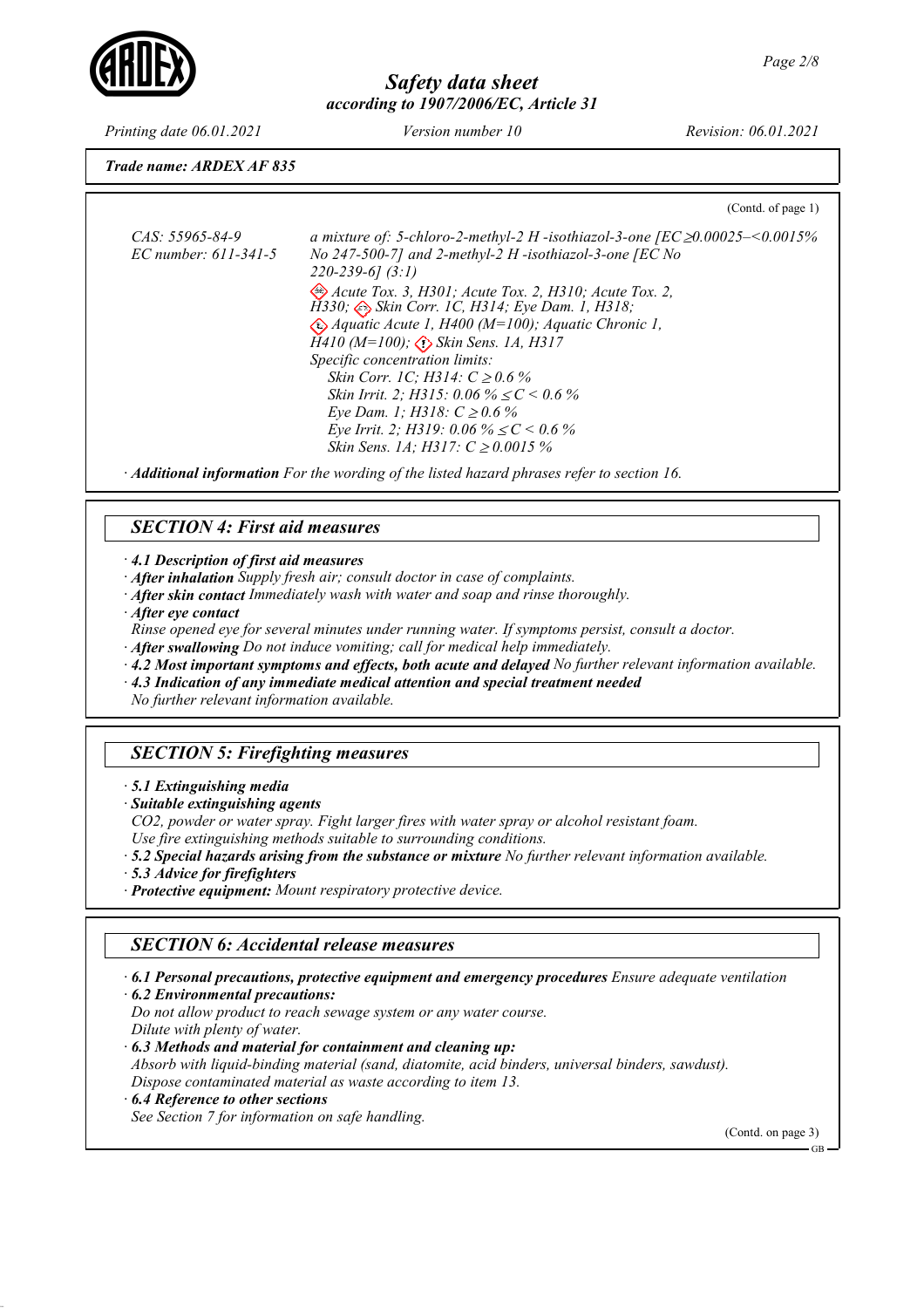Printing date 06.01.2021 Version number 10 Revision: 06.01.2021

Trade name: ARDEX AF 835

See Section 8 for information on personal protection equipment. See Section 13 for disposal information.

# **SECTION 7: Handling and storage**

· 7.1 Precautions for safe handling No special precautions are necessary if used correctly. · Information about protection against explosions and fires: No special measures required.

· 7.2 Conditions for safe storage, including any incompatibilities

· Storage

· Requirements to be met by storerooms and containers: No special requirements.

- · Information about storage in one common storage facility: Not required.
- · Further information about storage conditions: Protect from frost.

Store in cool, dry conditions in well sealed receptacles.

 $\cdot$  7.3 Specific end use(s) No further relevant information available.

#### SECTION 8: Exposure controls/personal protection

- · 8.1 Control parameters
- · Components with critical values that require monitoring at the workplace:

The product does not contain any relevant quantities of materials with critical values that have to be monitored at the workplace.

· Additional information: The lists valid during the making were used as basis.

- · 8.2 Exposure controls
- · Appropriate engineering controls No further data; see item 7.
- · Individual protection measures, such as personal protective equipment
- · General protective and hygienic measures

The usual precautionary measures are to be adhered to when handling chemicals. Wash hands before breaks and at the end of work.

- · Breathing equipment: Not necessary if room is well-ventilated.
- · Hand protection



Protective gloves

Preventive skin protection by use of skin-protecting agents is recommended.

· Material of gloves

Rubber gloves

The selection of the suitable gloves does not only depend on the material, but also on further marks of quality and varies from manufacturer to manufacturer. As the product is a preparation of several substances, the resistance of the glove material can not be calculated in advance and has therefore to be checked prior to the application.

Penetration time of glove material

The exact break trough time has to be found out by the manufacturer of the protective gloves and has to be observed.

(Contd. on page 4)

GB



(Contd. of page 2)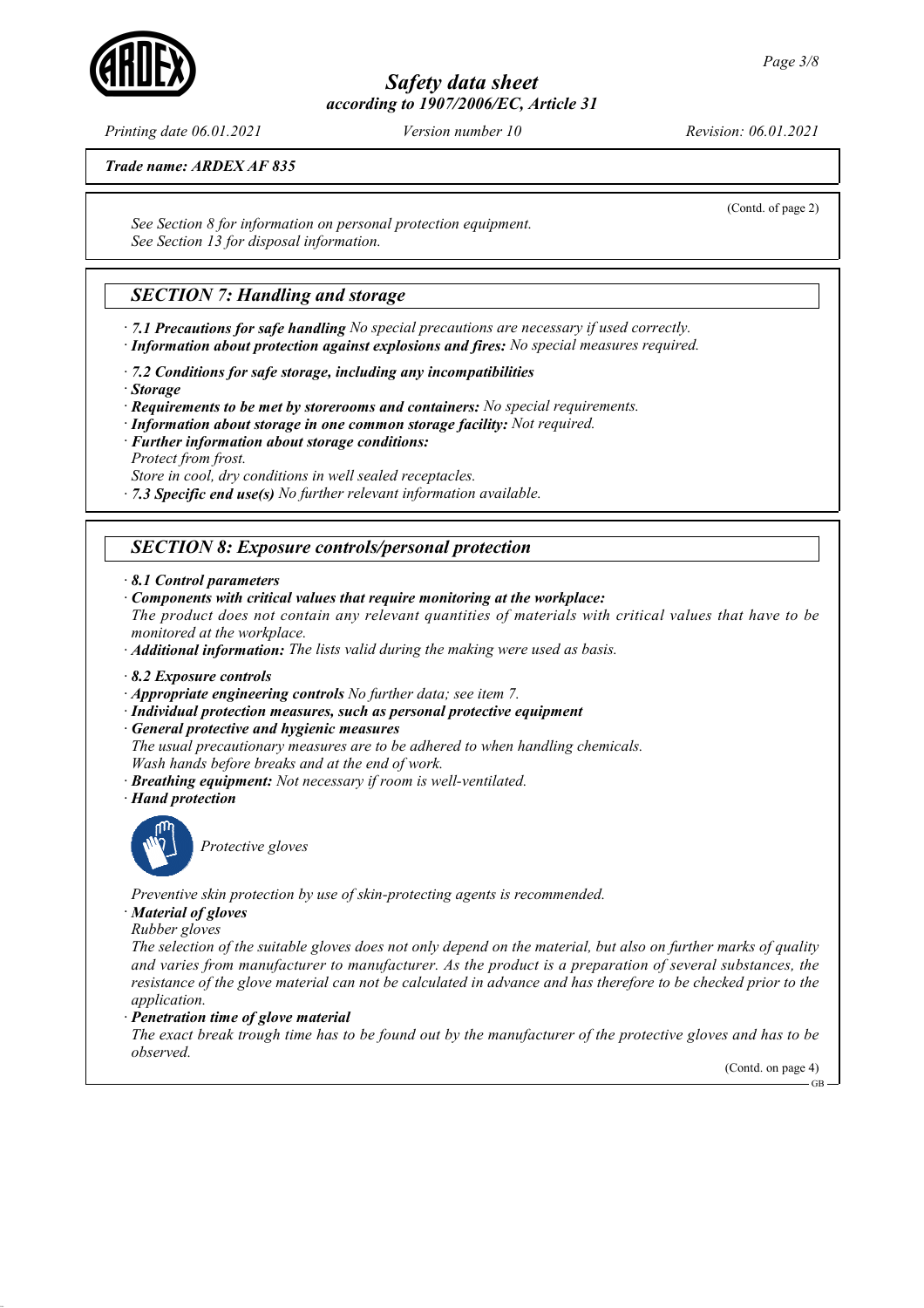Printing date 06.01.2021 Version number 10 Revision: 06.01.2021

Trade name: ARDEX AF 835

(Contd. of page 3)

· Eye/face protection



Tightly sealed goggles

· Body protection: Protective work clothing

#### SECTION 9: Physical and chemical properties · 9.1 Information on basic physical and chemical properties · General Information **Physical state** Fluid<br> **Colour:** Fluid Colour  $\cdot$  Colour: · Smell: Characteristic · Odour threshold: Not determined. · Melting point/freezing point: Undetermined. · Boiling point or initial boiling point and boiling **range**  $100 °C$  $\cdot$  **Flammability**  $\cdot$  **Not** applicable. · Lower and upper explosion limit · Lower: Not determined. · **Upper:** Not determined. · Flash point:  $Not\ applicable.$ · Self-inflammability:  $\blacksquare$ · Decomposition temperature: Not determined.  $\cdot$  pH at 20 °C 7.8 · Viscosity: · Kinematic viscosity and the Mot determined.  $\cdot$  kinematic (calculated) at 40 $\rm ^{o}C$ :  $\cdot$  dynamic at 20 °C:  $36,000$  mPas (ISO 2555) · Solubility • Water: Fully miscible.<br>• Partition coefficient n-octanol/water (log value) Not determined. • Partition coefficient n-octanol/water (log value) Not determined.<br>• Steam pressure at 20 °C: 23 hPa  $\cdot$  Steam pressure at 20 °C: · Density and/or relative density  $\cdot$  Density at 20 °C 1.03 g/cm<sup>3</sup> (EN ISO 2811-1)<br> $\cdot$  Relative density • **Relative density Not determined.**<br>• **Vanour density Not determined.**  $\cdot$  *Vapour density* · 9.2 Other information · Appearance: · Form: Pasty · Important information on protection of health and environment, and on safety. • **Explosive properties:** Product does not present an explosion hazard.<br>• **Organic solvents:**  $0.0\%$  $\cdot$  Organic solvents:  $0.0\%$ <br> $\cdot$  VOC 0.0%  $\cdot$  *VOC* 0.0 % · Solids content: 61.30 % (DIN EN 827.8.2) · Change in condition  $\cdot$  Evaporation rate  $\cdot$  Evaporation rate (Contd. on page 5) GB

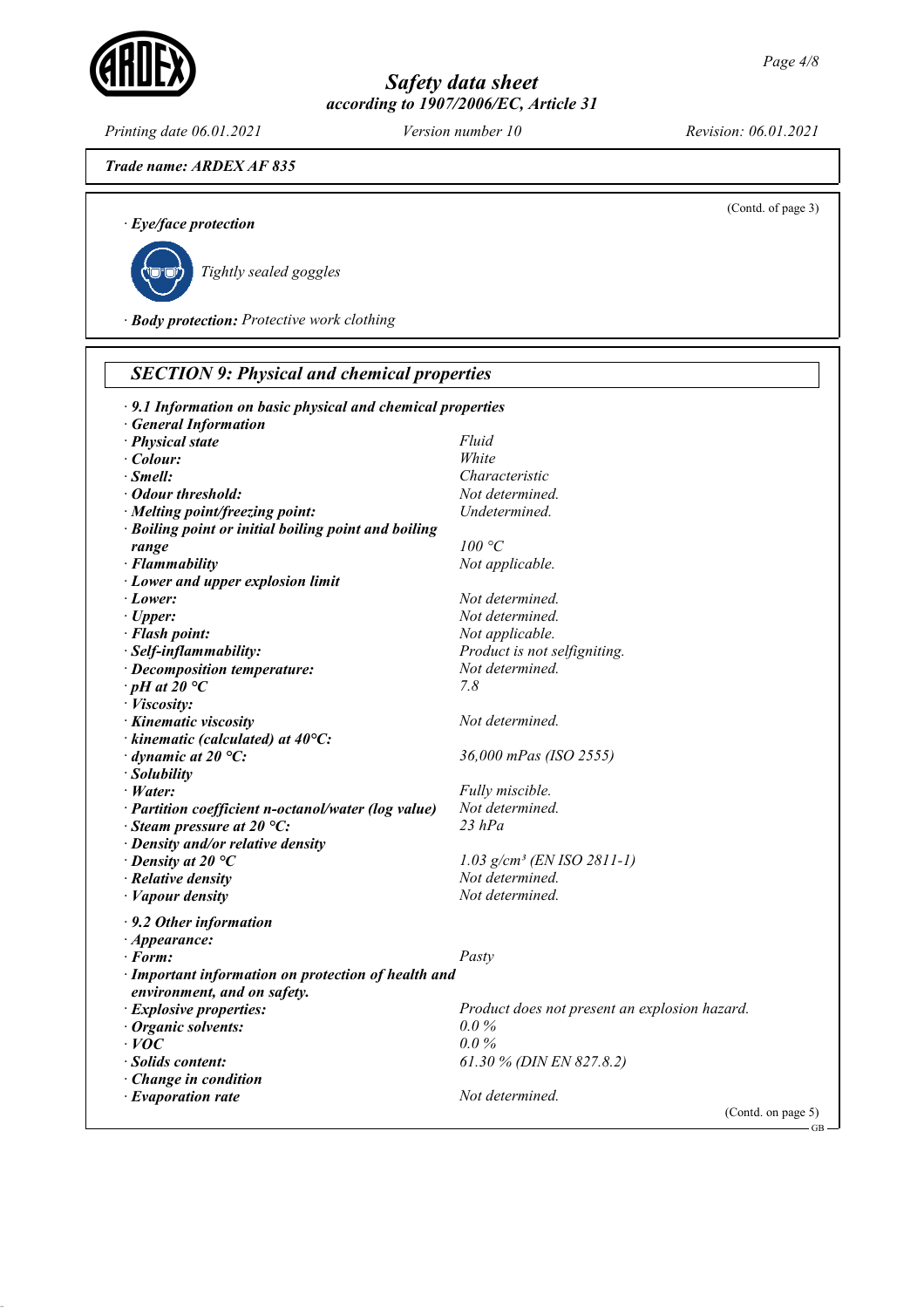Printing date 06.01.2021 Version number 10 Revision: 06.01.2021

(Contd. of page 4)

Trade name: ARDEX AF 835

| $\cdot$ Explosives                              | Void |
|-------------------------------------------------|------|
| · Flammable gases                               | Void |
| · Aerosols                                      | Void |
| $\cdot$ Oxidising gases                         | Void |
| · Gases under pressure                          | Void |
| $\cdot$ Flammable liquids                       | Void |
| $\cdot$ Flammable solids                        | Void |
| · Self-reactive substances and mixtures         | Void |
| · Pyrophoric liquids                            | Void |
| $\cdot$ Pyrophoric solids                       | Void |
| · Self-heating substances and mixtures          | Void |
| · Substances and mixtures, which emit flammable |      |
| gases in contact with water                     | Void |
| • Oxidising liquids                             | Void |
| $\cdot$ Oxidising solids                        | Void |
| $\cdot$ Organic peroxides                       | Void |
| Corrosive to metals                             | Void |
| · Desensitised explosives                       | Void |

# SECTION 10: Stability and reactivity

· 10.1 Reactivity No further relevant information available.

· 10.2 Chemical stability

· Thermal decomposition / conditions to be avoided: No decomposition if used according to specifications.

· 10.3 Possibility of hazardous reactions No dangerous reactions known.

· 10.4 Conditions to avoid No further relevant information available.

- · 10.5 Incompatible materials: No further relevant information available.
- · 10.6 Hazardous decomposition products: No dangerous decomposition products known.

# SECTION 11: Toxicological information

· 11.1 Information on hazard classes as defined in Regulation (EC) No 1272/2008

· Acute toxicity Based on available data, the classification criteria are not met.

LD/LC50 values that are relevant for classification: ·

#### 2634-33-5 1,2-benzisothiazol-3(2H)-one

Oral LD50 1,193 mg/kg (rat)

Dermal LD50 4,115 mg/kg (rat)

55965-84-9 a mixture of: 5-chloro-2-methyl-2 H -isothiazol-3-one [EC No 247-500-7] and 2-methyl-2 H isothiazol-3-one [EC No 220-239-6] (3:1)

Oral LD50 66 mg/kg (rat)

Dermal LD50 141 mg/kg (rat)

· Skin corrosion/irritation Based on available data, the classification criteria are not met.

· Serious eye damage/irritation Based on available data, the classification criteria are not met.

· Respiratory or skin sensitisation Based on available data, the classification criteria are not met.

· Germ cell mutagenicity Based on available data, the classification criteria are not met.

· Carcinogenicity Based on available data, the classification criteria are not met.

· Reproductive toxicity Based on available data, the classification criteria are not met.

(Contd. on page 6)

GB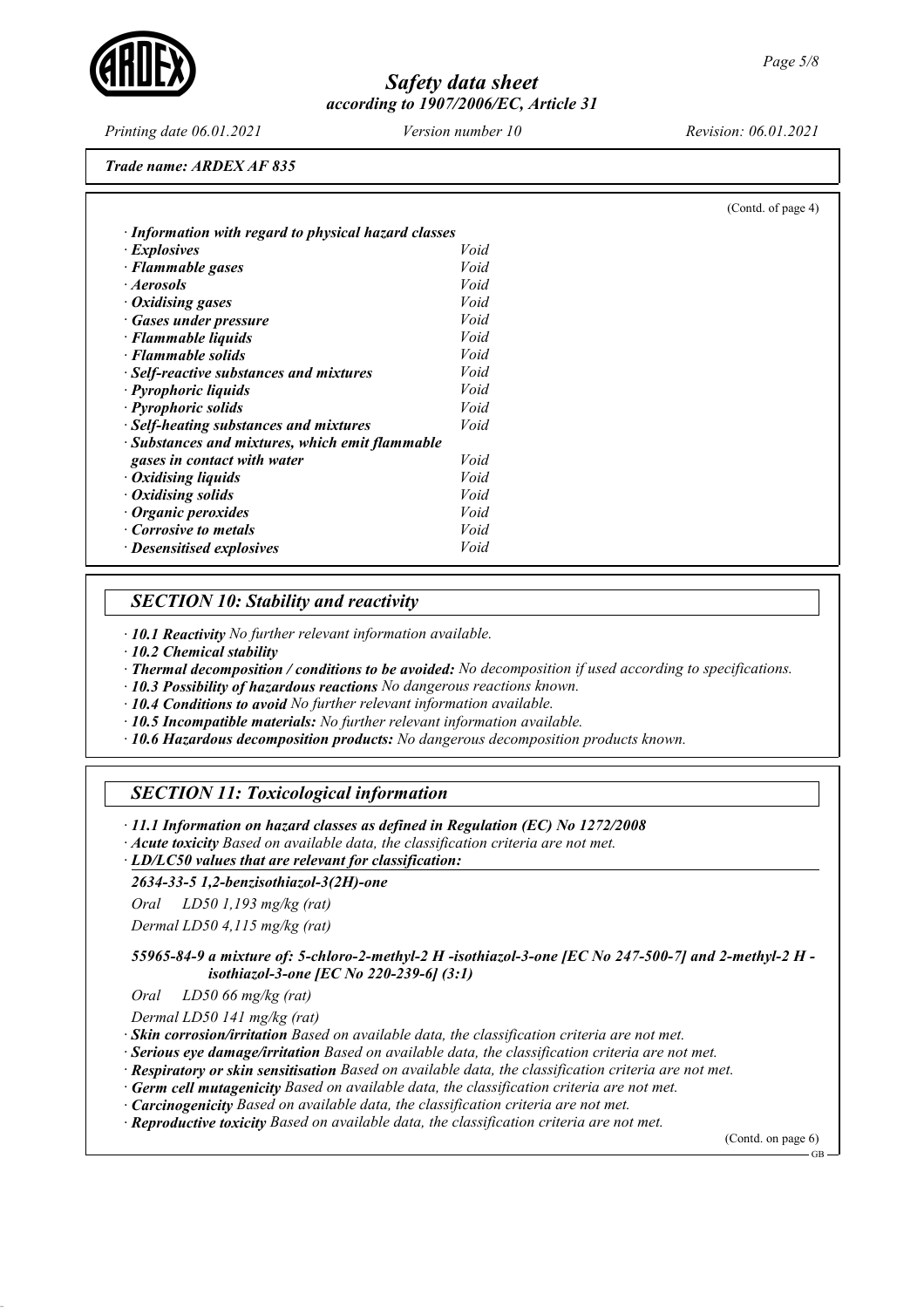Printing date 06.01.2021 Version number 10 Revision: 06.01.2021

Trade name: ARDEX AF 835

- $\cdot$  STOT-single exposure Based on available data, the classification criteria are not met.
- · STOT-repeated exposure Based on available data, the classification criteria are not met.
- · Aspiration hazard Based on available data, the classification criteria are not met.

· 11.2 Information on other hazards

· Endocrine disrupting properties None of the ingredients is listed.

| <b>SECTION 12: Ecological information</b> |  |  |  |
|-------------------------------------------|--|--|--|
|-------------------------------------------|--|--|--|

- · 12.1 Toxicity
- Aquatic toxicity: ·

#### 2634-33-5 1,2-benzisothiazol-3(2H)-one

LC50/96h 2.18 mg/l (Oncorhynchus mykiss) 2.2 mg/l (Lepomis macrochirus)

- EC50/18h 0.4 mg/l (Pseudomonas putida)
- EC50/48h 2.94 mg/l (Daphnia magna)
- EC50/72h 0.067 mg/l (Pseudokirchneriella subcapitata)

EC0 1 mg/l (Daphnia magna)

#### 55965-84-9 a mixture of: 5-chloro-2-methyl-2 H -isothiazol-3-one [EC No 247-500-7] and 2-methyl-2 H isothiazol-3-one [EC No 220-239-6] (3:1)

NOEC/48h 0.00064 mg/l (Skeletonema costatum)

NOEC/21d 0.004 mg/l (Daphnia magna)

LC50/96h 0.188 mg/l (Oncorhynchus mykiss)

 $EC20/3h$  0.97 mg/l (sludge)

EC50/48h 0.126 mg/l (Daphnia magna)

EC50/3h 7.92 mg/l (sludge) (OECD 209)

EC50/72h 0.048 mg/l (Pseudokirchneriella subcapitata)

EC50/96h 0.22 mg/l (Oncorhynchus mykiss)

NOEC/72h 0.0012 mg/l (Pseudokirchneriella subcapitata)

- · 12.2 Persistence and degradability No further relevant information available.
- · 12.3 Bioaccumulative potential No further relevant information available.
- · 12.4 Mobility in soil No further relevant information available.

· 12.5 Results of PBT and vPvB assessment

- · PBT: Not applicable.
- $\cdot$  vPvB: Not applicable.
- · 12.6 Endocrine disrupting properties
- The product does not contain substances with endocrine disrupting properties.
- · 12.7 Other adverse effects
- · Additional ecological information:

· General notes:

Water hazard class 1 (German Regulation) (Self-assessment): slightly hazardous for water

Do not allow undiluted product or large quantities of it to reach ground water, water course or sewage system.

(Contd. on page 7)

GB



(Contd. of page 5)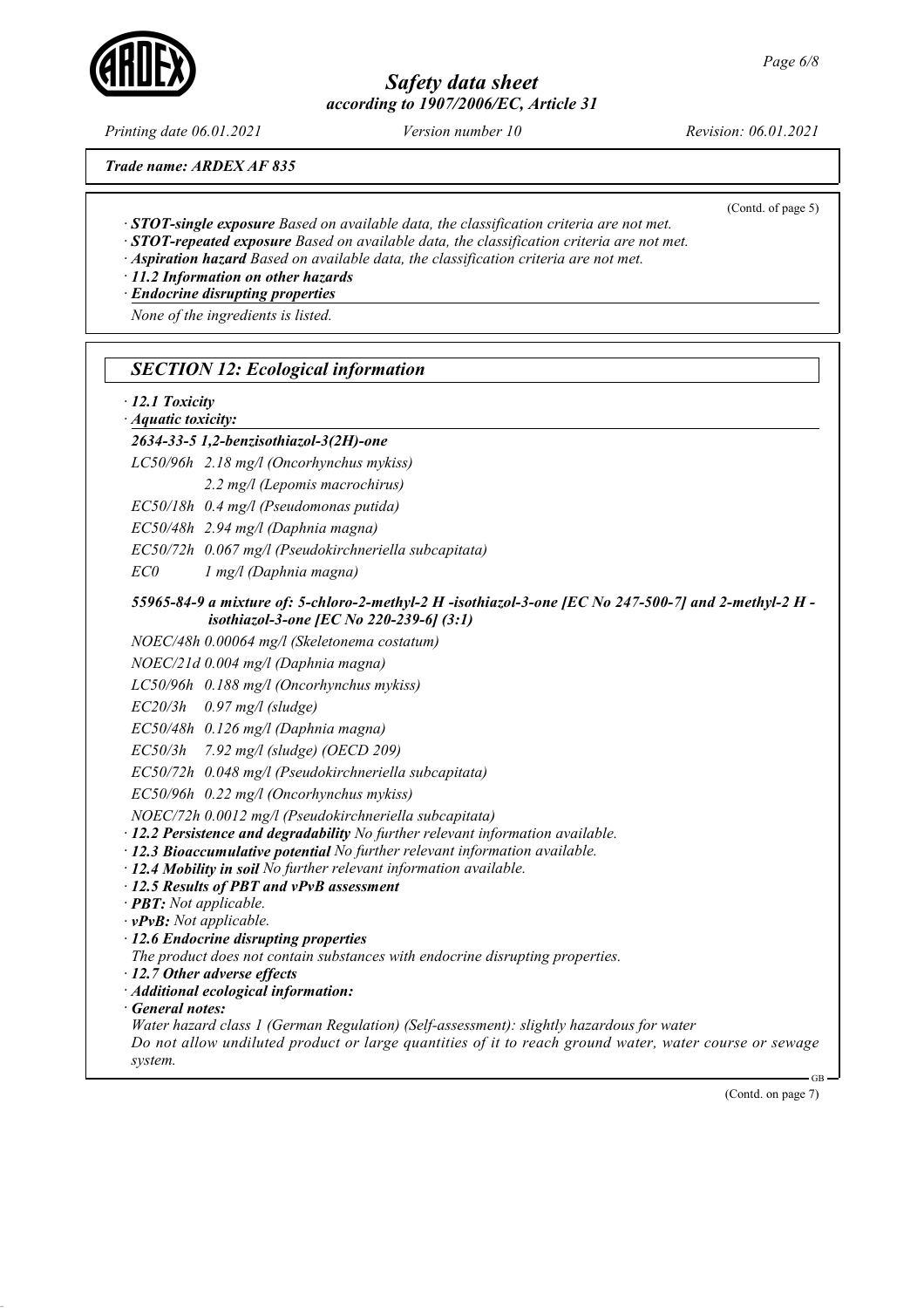Trade name: ARDEX AF 835

(Contd. of page 6)

#### SECTION 13: Disposal considerations

· 13.1 Waste treatment methods

· Recommendation

Must not be disposed together with household garbage. Do not allow product to reach sewage system. Must be specially treated adhering to official regulations.

European waste catalogue ·

08 00 00 WASTES FROM THE MANUFACTURE, FORMULATION, SUPPLY AND USE (MFSU) OF COATINGS (PAINTS, VARNISHES AND VITREOUS ENAMELS), ADHESIVES, SEALANTS AND PRINTING INKS

08 04 00 wastes from MFSU of adhesives and sealants (including waterproofing products)

08 04 10 waste adhesives and sealants other than those mentioned in 08 04 09

· Uncleaned packagings:

· Recommendation: Disposal must be made according to official regulations.

· Recommended cleaning agent: Water, if necessary together with cleansing agents.

| <b>SECTION 14: Transport information</b>                              |                                                              |
|-----------------------------------------------------------------------|--------------------------------------------------------------|
| $\cdot$ 14.1 UN number or ID number                                   |                                                              |
| · ADR, ADN, IMDG, IATA                                                | Void                                                         |
| $\cdot$ 14.2 UN proper shipping name                                  |                                                              |
| ADR, ADN, IMDG, IATA                                                  | Void                                                         |
| $\cdot$ 14.3 Transport hazard class(es)                               |                                                              |
| · ADR, ADN, IMDG, IATA                                                |                                                              |
| $\cdot$ Class                                                         | Void                                                         |
| · 14.4 Packing group                                                  |                                                              |
| $\cdot$ ADR, IMDG, IATA                                               | Void                                                         |
| $\cdot$ 14.5 Environmental hazards:                                   | Not applicable.                                              |
| $\cdot$ 14.6 Special precautions for user                             | Not applicable.                                              |
| $\cdot$ 14.7 Maritime transport in bulk according to IMO              |                                                              |
| <i>instruments</i>                                                    | Not applicable.                                              |
| $\cdot$ Transport/Additional information:<br>· UN "Model Regulation": | Not dangerous according to the above specifications.<br>Void |

#### SECTION 15: Regulatory information

· 15.1 Safety, health and environmental regulations/legislation specific for the substance or mixture

· Directive 2012/18/EU

· Named dangerous substances - ANNEX I None of the ingredients is listed.

DIRECTIVE 2011/65/EU on the restriction of the use of certain hazardous substances in electrical and electronic equipment – Annex II

None of the ingredients is listed.

· National regulations

 $VOC$  (EU) 0.7 g/l

(Contd. on page 8)

GB



Printing date 06.01.2021 Version number 10 Revision: 06.01.2021